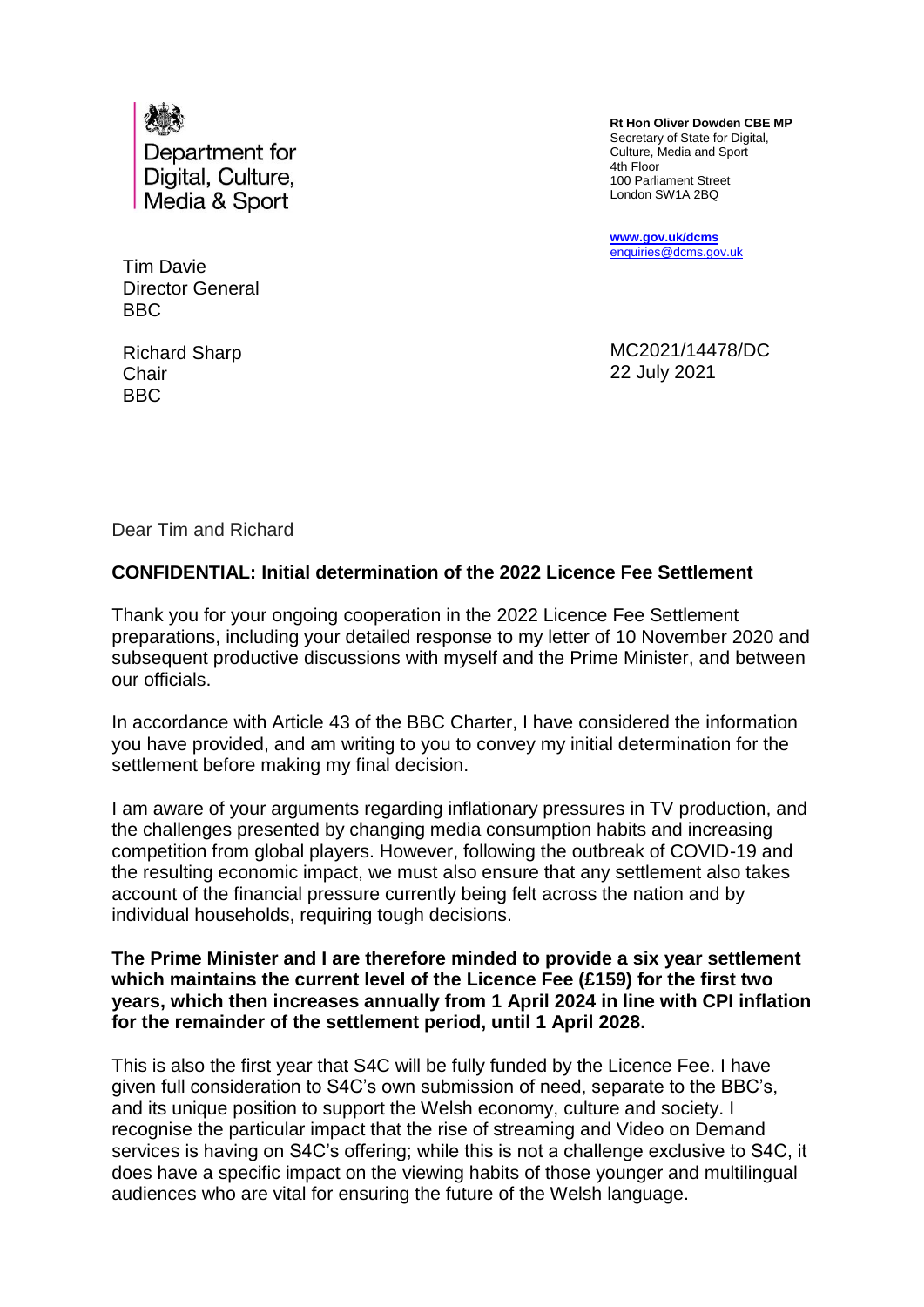Therefore, I am minded to consolidate S4C's current Licence Fee funding (£74.5 million per annum) with its current DCMS grant income (£6.85 million per annum). I also intend to award S4C a further £7.5 million per annum from the Licence Fee to support its digital development, which is now necessary for the continuation of the service in the modern media landscape. In total, this will provide S4C with approximately £88.85 million in Licence Fee funding per annum, rising in line with any stepped settlement arrangements in parity with yourselves. I have informed S4C of this determination, in parallel to this letter.

In addition, I have determined that we should continue to pursue Contestable Funding through the Licence Fee for the entirety of the settlement period. This will see £15 million of Licence Fee funding (0.4% of total funding) being used annually for the first two years of the settlement period, before that figure rises by CPI in line with the overarching settlement. The existing pilot schemes are functioning effectively and the continuation of contestable funding in this way will see a very small amount of Licence Fee income used to enhance the provision of public service broadcasting and encourage innovation, providing additional value to the public.

## Additional considerations

We are at a crucial juncture for the BBC, when the Corporation needs to balance an ambitious agenda and pursue long-term sustainability in a highly-competitive and rapidly-evolving domestic and international market. Similarly, given the nature and requirements of the Licence Fee, it is important that the BBC ensures it is as focused as possible on securing and maintaining the trust of those who pay it.

To that end, I consider now is the appropriate time to update the Framework Agreement so as to record in an open way the priority commitments you have constructively put forward in the course of our engagement over recent months and which the Government both welcomes and expects the BBC to deliver.

These commitments should include the measures you have outlined around how the BBC makes best use of its resources and supports growth and opportunities across the UK (e.g. through skills and apprenticeship programmes), as well as the BBC's savings plans. I would also like to capture the BBC's commitment to reflecting the UK's culture and values to the rest of the world, in which we would expect the BBC to maintain its current level of Licence Fee funding for the World Service. We anticipate these commitments will be specific and measurable so as to allow you to report on progress in your Annual Report which will demonstrate transparency to the public.

Separately, you have presented new measures to ensure greater impartiality in BBC content and output, in line with the corporation's Mission and first Public Purpose. Consistent with the government's intention to ensure public transparency at the BBC, we will also look to enshrine these new commitments in the Framework Agreement.

We will also look closely at the BBC's request to increase the BBC's commercial borrowing limit from £350 million to £750 million. I recognise that you have set out how this additional borrowing could facilitate an ambitious growth plan that delivers a step-change in the BBC's commercial operations, leading to increased revenues that could sustainably supplement BBC income beyond the current Charter period. However, as you are aware, this decision impacts public sector net debt and must be considered in the round at the next fiscal event, and if agreed, the Government will